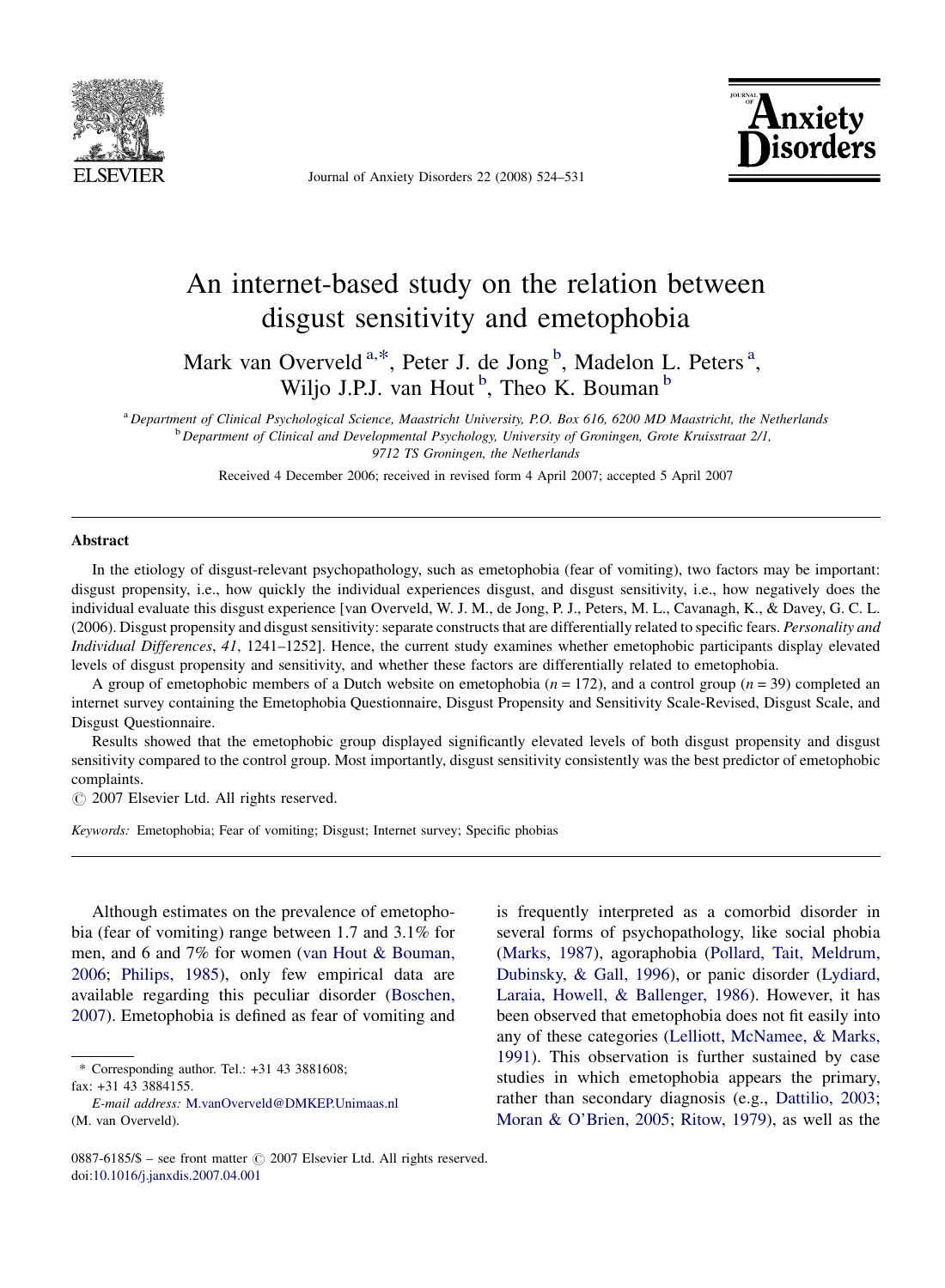observation that the appearance of comorbid disorders starts only after the onset of emetophobia [\(Lipsitz, Fyer,](#page-7-0) [Paterniti, & Klein, 2001\)](#page-7-0).

The three most common central themes relevant to people characterized by emetophobia are fear of vomiting themselves, fear of seeing others vomit, or fear of vomiting in the presence of other people ([van](#page-7-0) [Hout & Bouman, 2006;](#page-7-0) [van Hout, Oude Lansink, &](#page-7-0) [Bouman, 2005](#page-7-0); [Veale & Lambrou, 2006](#page-7-0)). People with emetophobia tend to avoid all stimuli that may even be slightly related to vomiting. This may range from avoiding the use of the word 'vomit' to eating in public, or even pregnancy out of fear of becoming nauseous [\(Massop, 2005\)](#page-7-0).

As vomit itself is one of the few universally accepted disgust stimuli [\(Rozin, Haidt, & McCauley, 2000\)](#page-7-0), it seems reasonable to suspect that disgust and fear of contamination are somehow involved in emetophobia. Disgust may be involved in the etiology and maintenance of psychopathology in various ways. First, it has been argued that certain stimuli are characterized by high levels of contamination potency. Objects that are regarded highly disgusting, and that are capable of engaging physical contact with the individual, tend to be evaluated as having high contamination potency. For example, spider phobics consider spiders to be highly disgusting objects with a high contamination potency [\(Mulkens, de Jong, & Merckelbach, 1996;](#page-7-0) [Thorpe &](#page-7-0) [Salkovskis, 1998](#page-7-0)). Consequently, research indicated that indeed spider phobia may be better understood as a fear of physical contact and contamination with a disgusting object [\(de Jong & Muris, 2002](#page-7-0)).

A second pathway in which disgust may be involved in psychopathology may be that some people are extremely sensitive to the experience of disgust and contamination. Recent work showed that for the development of psychopathology, it may not only be relevant how often people experience disgust (disgust propensity), but also whether they evaluate this experience negatively (i.e., disgust sensitivity; [van](#page-7-0) [Overveld, de Jong, Peters, Cavanagh, & Davey, 2006](#page-7-0)). Recent reports indeed suggest that emetophobic individuals tend to avoid being disgusted, mostly in an attempt to avoid related feelings of nausea [\(Boschen,](#page-7-0) [2007; Lipsitz et al., 2001](#page-7-0); [Veale & Lambrou, 2006\)](#page-7-0).

The primary aim of the present study was to determine whether individuals with emetophobia display elevated levels of both disgust propensity and disgust sensitivity. The present study will therefore not only include more traditional disgust indices, i.e., the Disgust Questionnaire (DQ; [Rozin, Fallon, & Mandell,](#page-7-0) [1984\)](#page-7-0) and the Disgust Scale (DS; [Haidt, McCauley, &](#page-7-0)

[Rozin, 1994](#page-7-0)), but also the newly devized Disgust Propensity and Sensitivity Scale-Revised (DPSS-R; [van](#page-7-0) [Overveld et al., 2006](#page-7-0)). The latter is the only instrument to date that covers disgust sensitivity in addition to disgust propensity. Similar to other disorders in which disgust is presumed to be involved, i.e., spider fear and blood fear [\(van Overveld et al., 2006\)](#page-7-0), it was hypothesized that both levels of disgust propensity and disgust sensitivity would be elevated in emetophobic individuals compared to control participants. Additionally, recent findings indicated that disgust propensity and disgust sensitivity may be differentially involved in various types of psychopathology ([van](#page-7-0) [Overveld et al., 2006](#page-7-0)). Disgust sensitivity was found to be most strongly involved in disorders in which disgust rather than fear is the dominant emotion (e.g., blood phobia; [van Overveld et al., 2006\)](#page-7-0). On the basis of evidence suggesting that emetophobic individuals tend to avoid being disgusted, we hypothesized that enhanced disgust sensitivity would be more strongly involved in emetophobia than heightened levels of disgust propensity.

### 1. Methods

## 1.1. Participants

All members  $(n = 348)$  of a website for people with emetophobic complaints were invited to participate in the present internet study through a newsletter via e-mail and via advertisements on the website [www.](http://www.emetofobie.nl/) [emetofobie.nl](http://www.emetofobie.nl/) and in newsletters to its members. However, not all people on the member list were still active members of the site. Furthermore, although most members of this particular website are characterized by emetophobic complaints, successfully treated emetophobics also tend to remain a member of the site. Therefore, it was stressed in the advertisements that in order to participate, one should still have emetophobic complaints. Additionally, all emetophobic participants were encouraged to invite someone in their close personal surroundings (e.g., relatives, friends, partner) to complete the survey as well. Participants were instructed that this person should preferably match the emetophobic participant in age and gender. Furthermore, it was emphasized that these people should be free of any emetophobic complaints. Of the emetophobic group, 32% were able to recruit a nonemetophobic participant. These control participants had to contact the experimenter themselves via email, to be able to participate. Consequently, both experimenter and participants were generally aware to which group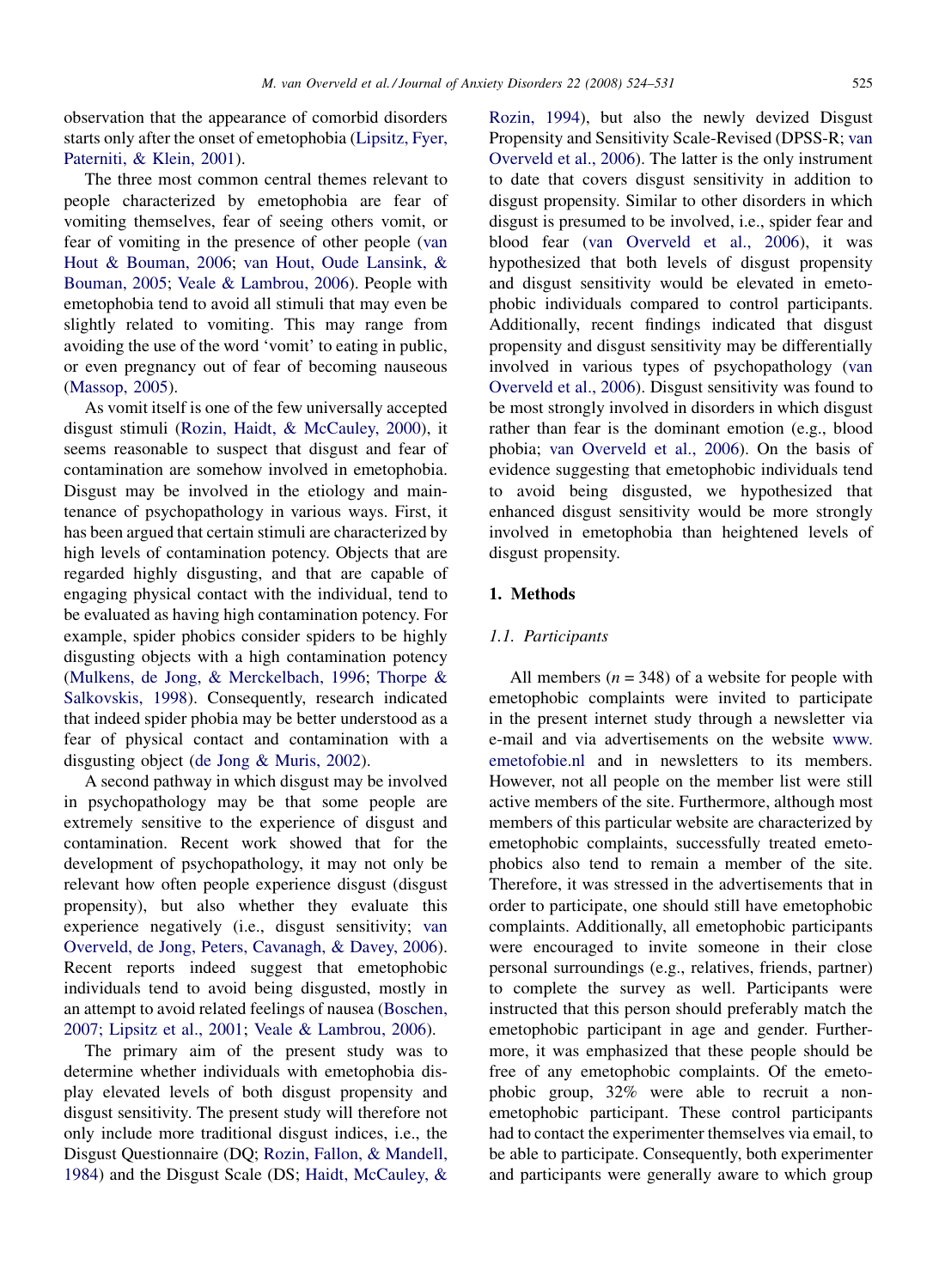the participants were assigned. Further, prior to the administration of the questionnaires, participants indicated whether they had a fear of vomiting (yes/ no). However, although everybody was allowed to participate, participants did not know whether they genuinely qualified as emetophobic or as control, as this was generally determined only after completion of all questionnaires by comparing the self-diagnosis with group membership. Since 40% of all the members of the website participated, this resulted in a self-diagnosed emetophobic group ( $n = 138$ ; 16 men, 122 women) with a mean age of 25.4 years  $(S.D. = 8.2; \text{ range: } 15-68$ years). Of the emetophobic individuals, 4.5% completed only primary education (i.e., elementary school; approximately 6–8 years of education), 67.7% completed secondary education (i.e., high school; approximately 10–14 years of education), and 27.8% completed tertiary educational levels (i.e., college or university; approximately 14–20 years of education). The control group  $(n = 43; 3$  men, 40 women) had a mean age of 24.7 years (S.D. = 5.9; range: 15–43 years). Furthermore, 5.1% of the control group completed primary education, 59% completed secondary education, and 35.9% completed tertiary educational levels.

# 1.2. Materials

# 1.2.1. Disgust Propensity and Sensitivity Scale-Revised (DPSS-R; [van Overveld et al., 2006\)](#page-7-0)

The 16-item DPSS-R measures disgust propensity (i.e., to what extent do participants experience disgust in any given situation) and sensitivity (i.e., how horrid do participants consider this disgust experience). On a scale from  $1$  (='never') to  $5$  (='always'; range: 16–80), participants rate a series of positions on both how often they experience specific (bodily) symptoms related to disgust (e.g., 'I screw up my face in disgust.'), and to what extent these symptoms are upsetting to them (e.g., 'When I feel disgusted, I worry that I might pass out.'). The DPSS-R and its subscales appear internally consistent (alpha coefficients >0.71; [van Overveld](#page-7-0) [et al., 2006](#page-7-0)). In the present study, internal consistency was high for both propensity and sensitivity (both alphas: 0.88).

# 1.2.2. The disgust and contamination sensitivity questionnaire (DQ; [Rozin et al., 1984](#page-7-0))

This 24-item questionnaire examines the tendency of the participants to reject desirable and perfectly edible food items, when they have been contaminated with disgusting stimuli. On a scale from 1 to 9 ( $1 = \text{'not at all'}$ ,  $9 = 'very much'; range 24–216, where high scores reflect$  low disgust propensity), participants indicate their willingness to eat certain food items after it has been contaminated (e.g., 'Imagine a bowl of a particular type of soup that you like very much. How much would you like to eat that soup from a thoroughly washed used dog bowl?'). The DQ is internally consistent (alpha  $= 0.72-$ 0.86, [Davey, 1994;](#page-7-0) 0.80, [Mulkens et al., 1996\)](#page-7-0).

## 1.2.3. Disgust Scale (DS; [Haidt et al., 1994](#page-7-0))

The DS contains 32 items, and examines an individuals' disgust propensity, i.e., the tendency to experience disgust for eight types of disgust elicitors: Animals, Bodily Products, Body-Envelope Violations, Death, Food, Hygiene, Sex, and Sympathetic Magic. The first half of the questionnaire has true/false type questions (e.g., 'I might be willing to try eating monkey meat, under some circumstances.'), the second half has to be rated on a 3-point Likert-scale from  $0$  (='not disgusting at all') to  $2$  (='extremely disgusting') (e.g., 'You hear about an adult woman who has sex with her father.'). Thus, a total score (range: 0–32) as well as eight subscale scores can be obtained. Previous research indicates that although alphas for the subscales are low (0.34–0.64; [Haidt et al., 1994\)](#page-7-0), alpha is high for the total score (0.84; [Haidt et al., 1994](#page-7-0)).

# 1.2.4. Emetophobia Questionnaire (EQ; [Bouman &](#page-7-0) [van Hout, in preparation](#page-7-0))

The EQ is a 115-item scale developed within a larger research project in which the University of Groningen and Maastricht University participate [\(Bouman, & van](#page-7-0) [Hout, in preparation](#page-7-0)). The questionnaire contains items on various aspects of emetophobia, such as worrying about vomiting, bodily sensations, fear of vomiting (e.g., 'I am afraid of becoming nauseous.'), the avoidance of vomit-related situations (e.g., 'I avoid being around people who look as if they may be sick.'), and the consequences of emetophobia in daily life (e.g., 'Because of my fear of vomiting, I have lost weight.'). Items have to be answered on a Likert-scale from 1  $(=$ 'not at all') to 5  $(=$ 'very much'). For the 16 items referring to the consequences of emetophobia, an additional answer category was added  $(0 = 'not$ applicable') for participants without emetophobic fears. In this study, four scales of this questionnaire were used, i.e. the total score (98 items, scoring range: 98–575;  $alpha = 0.97$ , and three a priori subscales, notably emetophobic complaints (68 items; range: 68–340; alpha = 0.97), emetophobic avoidance (30 items; scoring range:  $30-150$ ; alpha = 0.94), emetophobia consequences (16 items; scoring range:  $0-80$ ; alpha = 0.96).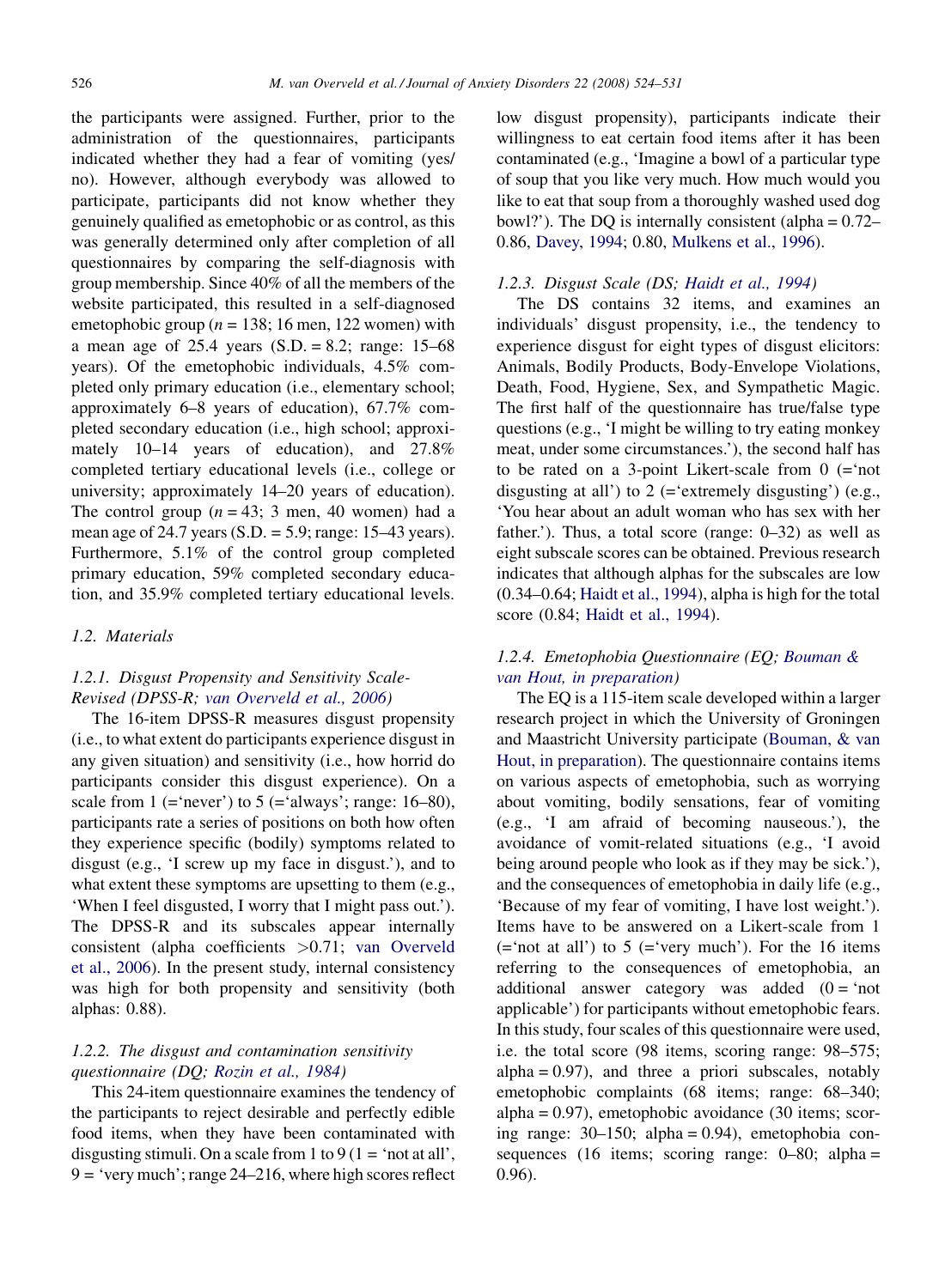1.3. Procedure

People who indicated to be willing to participate received an individual login number and password, with which they could log in to the University server. Once logged in, all participants completed a few biographical questions on age, sex, and educational level. In addition, they were asked to indicate whether they had a fear of vomiting. After this, participants received Dutch versions of the DPSS, EQ, DQ, and DS. Questionnaires were always administered in that particular order. The questionnaires were completed and analyzed anonymously. No reward was given upon completion of the questionnaires.

# 2. Results

#### 2.1. Descriptive statistics

The results of two members of the website were excluded based on their self-diagnosis, on which they indicated that they did not have a fear of vomiting. The results of four participants from the control group were also excluded from further analyses, as they indicated that they had (some) fear of vomiting. Further, data of one person in the emetophobic group and two people in the control group were removed because they dropped out before completing 10% on the first two questionnaires, the EQ or the DPSS. Thus, a sample of 133 people in the emetophobia group and 39 people in the control group remained.

As the inclusion criterion to be assigned to either of the two groups relied solely on self-diagnosis, it is important to establish whether the classification appears to be valid. This was done by studying the difference in scores on the EQ of the emetophobic group compared to indeed the emetophobic and the control groups scored very differently with respect to emetophobic complaints. Only the two highest scoring individuals of the control group (mean EQ-scores 228 and 261, respectively) had overlapping scores with the emetophobic group, and even they both fell within the first decile of the scores of the emetophobic group. Furthermore, one person in the emetophobic group scored considerably lower than the rest of the participants in the emetophobic group (EQ-score: 173, while the second lowest person scored 239), and it therefore could be questioned whether that person can be considered emetophobic on the basis of the EQ-scores. Nevertheless, the results of these persons were included in the group to which they assigned themselves. Additionally, the ROC-curve provides a trade-off between true positive rate (sensitivity) and false positive rate (1 specificity) of classified individuals. Based on this curve, a cut-off score can be abstracted for the EQ. Here, results showed that when placing the cut-off score at a score greater than or equal to 233.50, a sensitivity of 0.99 and a 1-specificity of 0.03 would be obtained. This would be very acceptable, and it confirms that our two groups appear distinct with regard to emetophobic complaints.

the control group. Mean scores on the EQ indicated that

Next, mean scores on all questionnaires were calculated for both the emetophobic and the control group. Then, one-way ANOVAs were used to determine whether these scores differed significantly between groups. Table 1 shows that, as expected, the emetophobic participants were indeed characterized by significantly more emetophobic complaints and vomit-related avoidance behavior (as indexed by EQ-Complaints and EQ-Avoidance and EQ-Consequences). Furthermore, compared to the control group,

Table 1

Mean scores and standard deviations for the emetophobic and the control group

| Indices          | Emetophobic group | Control group  | F(1,171) | p             | $\eta^2$ |
|------------------|-------------------|----------------|----------|---------------|----------|
| EO total         | 360.21 (64.23)    | 176.54 (29.24) | 299.27   | ${<}0.001$ ** | 0.64     |
| Complaints       | 206.95 (36.89)    | 104.48 (24.48) | 265.25   | ${<}0.001$ ** | 0.61     |
| Avoidance        | 87.55 (18.21)     | 49.97 (8.89)   | 154.54   | ${<}0.001$ ** | 0.48     |
| Consequence      | 47.75 (14.19)     | 0.77(3.40)     | 418.77   | ${<}0.001$ ** | 0.72     |
| DS total         | 18.44 (4.93)      | 15.49 (4.37)   | 11.09    | ${<}0.01$ **  | 0.06     |
| DO total         | 107.76 (38.87)    | 138.00 (35.08) | 18.86    | ${<}0.001$ ** | 0.12     |
| DPSS-Propensity  | 25.18 (4.98)      | 18.54 (4.01)   | 58.27    | ${<}0.001$ ** | 0.25     |
| DPSS-Sensitivity | 25.44 (5.28)      | 13.41 (3.64)   | 176.99   | ${<}0.001$ ** | 0.51     |
| Valid $n$        | 133               | 39             |          |               |          |

Note. Standard deviations are described in parentheses. Abbreviations: Emetophobic Questionnaire (EQ), Disgust Scale (DS), Disgust Questionnaire (DQ), Disgust Propensity and Sensitivity Scale-Revised (DPSS-R).

Significant at  $p < 0.01$ .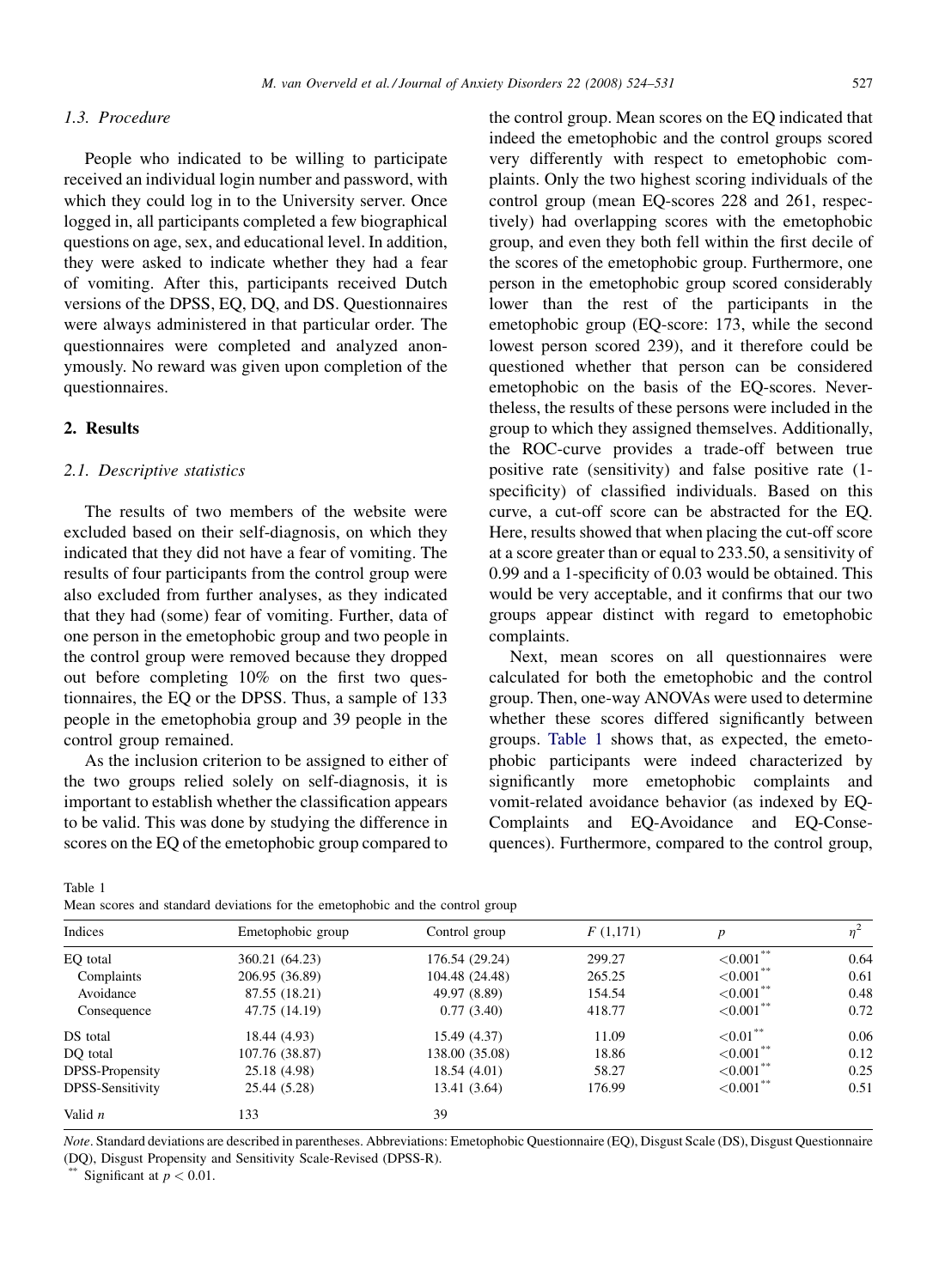|                  | EO-total   | EQ-Complaints | EO-Avoidance | EQ-Consequences |
|------------------|------------|---------------|--------------|-----------------|
| DS               | $0.45***$  | $0.47***$     | $0.48***$    | $0.31***$       |
| DQ               | $-0.47***$ | $-0.46$ **    | $-0.47***$   | $-0.40$ **      |
| DPSS-Propensity  | $0.70***$  | $0.71***$     | $0.66***$    | $0.60***$       |
| DPSS-Sensitivity | $0.86***$  | $0.86***$     | $0.79***$    | $0.80***$       |
| Valid $n$        |            |               |              | 172             |

Correlations between the Emetophobia Questionnaire and the disgust indices

Note: Abbreviations: Emetophobic Questionnaire (EQ), Disgust Scale (DS), Disgust Questionnaire (DQ), Disgust Propensity and Sensitivity Scale-Revised (DPSS-R).

Significant at  $p < 0.01$ .

the emetophobic group displayed significantly elevated levels of disgust propensity (as indexed by the DQ, DS, and DPSS-Propensity), as well as disgust sensitivity (as indexed by DPSS-Sensitivity).

## 2.2. Correlations between disgust and emetophobia

Table 2 displays the Bivariate Pearson's  $p-m$ correlations between the subscales of the EQ (EQ-Complaints and EQ-Avoidance) and the disgust indices (DPSS, DS, DQ) in the entire sample. All correlations between the level of emetophobic complaints (EQ-Complaints) and either disgust propensity (DQ, DS, DPSS-Propensity) or disgust sensitivity (DPSS-Sensitivity) were moderate to high and statistically significant. The correlations between EQ-Avoidance and all disgust indices revealed an identical pattern. The correlation between the DQ and the EQ was negative, yet, this is due to the scaling of the DQ (which has an inverse scorings format where low total scores reflect higher disgust propensity).

#### 2.3. Contribution of disgust to emetophobia

Hierarchical regression analyses (method = Enter) were performed to determine the relative contributions of disgust propensity and disgust sensitivity to emetophobia, and whether the disgust sensitivity component explains additional variance compared to disgust propensity. For these analyses, the scores on the EQ-Complaints or EQ-Avoidance were used as dependent variables. As predictor variables, scores on DPSS-Propensity, DPSS-Sensitivity, DQ-total scores and DS-total scores were used. All participants were included in these analyses. In order to investigate whether both factors disgust propensity and disgust sensitivity contribute uniquely to emetophobia, in each analysis, disgust propensity measures (DQ, DS, DPSS-R-Propensity) would be entered in the first step and the disgust sensitivity index (DPSS-R-Sensitivity) in the

second step. A summary of the main statistics is displayed in [Table 3](#page-5-0).

For the EQ-total scores, in the first model containing only the propensity indexes only the DQ ( $p < 0.01$ ) and DPSS-Propensity ( $p < 0.01$ ) were significant predictors. However, when DPSS-Sensitivity was entered in the second step, DPSS-Sensitivity proved to be the single best predictor ( $p < 0.01$ ). The disgust propensity indexes were no longer significant.

For EQ-Complaints, in the first step, the DQ  $(p < 0.01)$  and DPSS-Propensity  $(p < 0.01)$  were significant predictors. However, when DPSS-Sensitivity entered in the second step of the analysis, only DPSS-Sensitivity remained a significant predictor ( $p < 0.01$ ).

For EQ-Avoidance, in the first step, the DQ  $(p = 0.01)$  and DPSS-Propensity  $(p < 0.01)$  were significant predictors, but when DPSS-Sensitivity entered in the second step, DPSS-Sensitivity was the single best predictor ( $p < 0.01$ ).

Finally, for EQ-Consequences, in the first step, the DO ( $p < 0.01$ ) and DPSS-Propensity ( $p < 0.01$ ) were significant predictors. When DPSS-Sensitivity entered in the second step, DQ and DPSS-Propensity were no longer significant, but DPSS-Sensitivity ( $p < 0.01$ ) as well as the DS ( $p < 0.01$ ) were significant predictors.

#### 3. Discussion

The main findings can be summarized as follows: (a) the emetophobic group demonstrated elevated levels of both disgust propensity and disgust sensitivity, compared to the control group, (b) there was a strong interrelationship between the intensity of emetophobic complaints on the one hand and the levels of disgust propensity and disgust sensitivity on the other, (c) most important, disgust sensitivity proved consistently to be the single best predictor of the variance in scores on the EQ.

As expected, it was found that emetophobic individuals demonstrate more symptoms of vomit-related

Table 2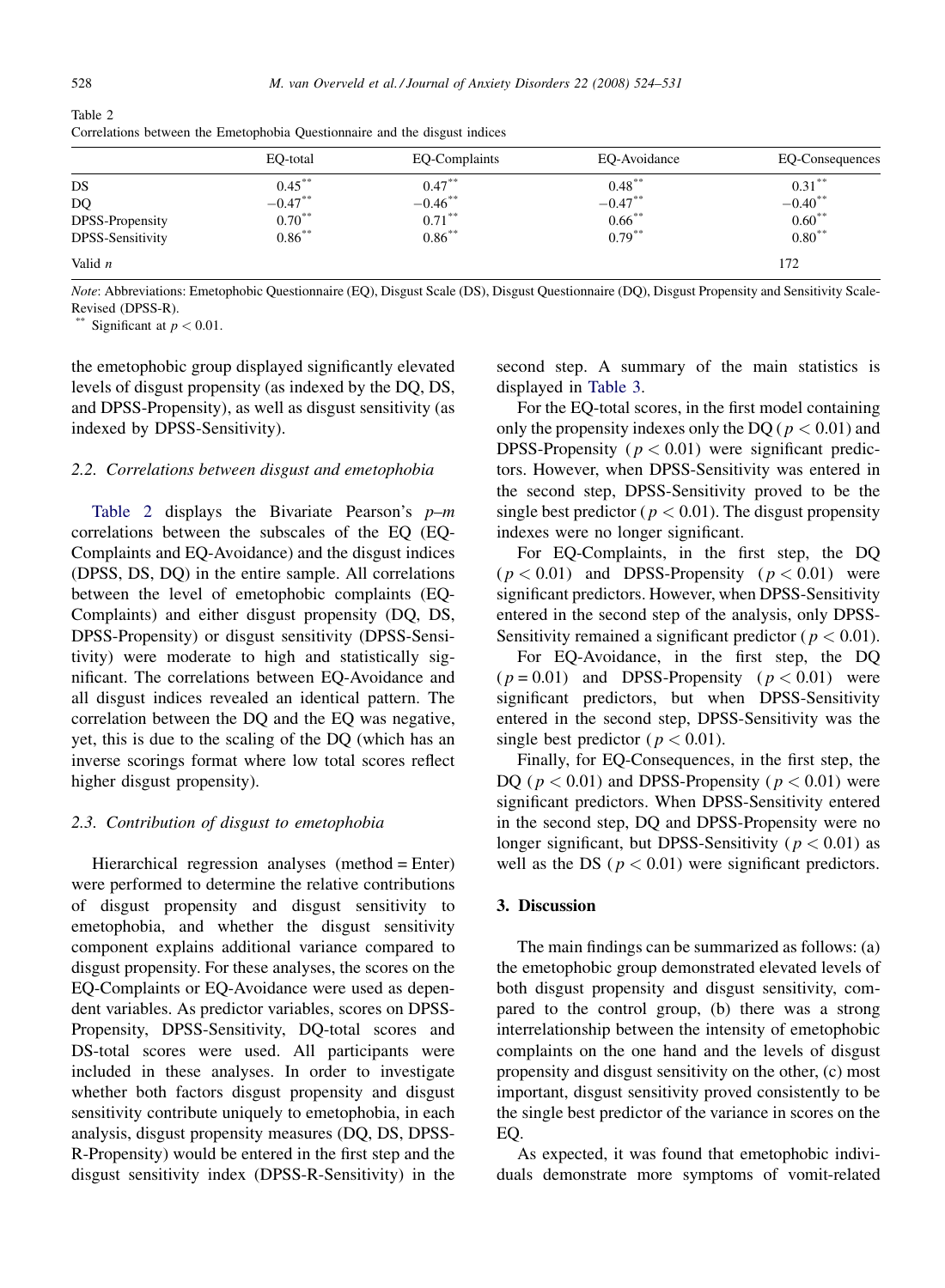<span id="page-5-0"></span>Table 3

| Questionnaire                                    | B       | S.E. B | $\beta$ | $\boldsymbol{p}$             |
|--------------------------------------------------|---------|--------|---------|------------------------------|
| Analysis 1: EQ-total                             |         |        |         |                              |
| Step 1: $R^2 = 0.55$ , $F = 63.38$ , $p < 0.01$  |         |        |         |                              |
| DO                                               | $-0.46$ | 0.16   | $-0.19$ | < 0.01                       |
| DPSS-P                                           | 10.66   | 1.15   | 0.61    | < 0.01                       |
| DS                                               | 0.50    | 1.35   | 0.03    | 0.71                         |
| Step 2: $R^2 = 0.77$ , $F = 151.83$ , $p < 0.01$ |         |        |         |                              |
| D <sub>O</sub>                                   | $-0.22$ | 0.12   | $-0.09$ | 0.07                         |
| DPSS-P                                           | 1.50    | 1.11   | 0.09    | 0.18                         |
| <b>DS</b>                                        | $-0.78$ | 0.98   | $-0.04$ | 0.42                         |
| DPSS-S                                           | 10.50   | 0.85   | 0.78    | ${<}0.01$ $\displaystyle{~}$ |
| Analysis 2: EQ-Complaints                        |         |        |         |                              |
| Step 1: $R^2 = 0.55$ , $F = 66.03$ , $p < 0.01$  |         |        |         |                              |
| DO                                               | $-0.26$ | 0.09   | $-0.19$ | < 0.01                       |
| DPSS-P                                           | 6.05    | 0.65   | 0.61    | ${<}0.01$ $\degree$          |
| DS                                               | 0.54    | 0.76   | 0.05    | 0.48                         |
| Step 2: $R^2 = 0.76$ , $F = 138.89$ , $p < 0.01$ |         |        |         |                              |
| DQ                                               | $-0.12$ | 0.07   | $-0.09$ | 0.08                         |
| DPSS-P                                           | 1.00    | 0.64   | 0.10    | 0.12                         |
| DS                                               | $-0.17$ | 0.56   | $-0.02$ | 0.77                         |
| DPSS-S                                           | 5.80    | 0.49   | 0.75    | ${<}0.01$ <sup>*</sup>       |
| Analysis 3: EQ-Avoidance                         |         |        |         |                              |
| Step 1: $R^2 = 0.51$ , $F = 54.64$ , $p < 0.01$  |         |        |         |                              |
| DO                                               | $-1.03$ | 0.04   | $-0.18$ | $0.01^*$                     |
| DPSS-P                                           | 2.24    | 0.28   | 0.54    | ${<}0.01^*$                  |
| DS                                               | 0.43    | 0.33   | 0.09    | 0.20                         |
| Step 2: $R^2 = 0.66$ , $F = 73.43$ , $p < 0.01$  |         |        |         |                              |
| DQ                                               | $-0.06$ | 0.03   | $-0.10$ | 0.10                         |
| DPSS-P                                           | 0.44    | 0.31   | 0.11    | 0.17                         |
| DS                                               | 0.17    | 0.28   | 0.04    | 0.53                         |
| DPSS-S                                           | 2.07    | 0.24   | 0.65    | ${<}0.01$ **                 |
| Analysis 4: EQ-Consequences                      |         |        |         |                              |
| Step 1: $R^2 = 0.40$ , $F = 35.22$ , $p < 0.01$  |         |        |         |                              |
| D <sub>O</sub>                                   | $-0.12$ | 0.05   | $-0.21$ | < 0.01                       |
| DPSS-P                                           | 2.38    | 0.32   | 0.56    | ${<}0.01$ $<$                |
| DS                                               | $-0.47$ | 0.38   | $-0.10$ | 0.22                         |
| Step 2: $R^2 = 0.66$ , $F = 117.77$ , $p < 0.01$ |         |        |         |                              |
| DO                                               | $-0.06$ | 0.04   | $-0.10$ | 0.10                         |
| DPSS-P                                           | $-0.01$ | 0.33   | $-0.00$ | 0.98                         |
| DS                                               | $-0.80$ | 0.29   | $-0.17$ | < 0.01                       |
| DPSS-S                                           | 2.74    | 0.25   | $-0.83$ | ${<}0.01$ <sup>**</sup>      |

Note: Abbreviations: Emetophobic Questionnaire (EQ), Disgust Scale (DS), Disgust Questionnaire (DQ), Disgust Propensity and Sensitivity Scale-Revised Propensity (DPSS-P), Disgust Propensity and Sensitivity Scale-Revised Sensitivity (DPSS-S).

\* Significant at  $p < 0.05$ .<br>\*\* Significant at  $p < 0.01$ .

concerns than the control group. The emetophobic individuals were characterized by significantly more emetophobic complaints (e.g., worrying about vomiting or seeing others vomit), avoid vomit-related stimuli (e.g., the use of the word 'vomit' or standing near a drunk person) significantly stronger, and reported that fear of vomiting has a stronger impact on their daily life (e.g., experiencing guilt or shame) compared to the control group.

Furthermore, it was hypothesized that disgust may be involved in emetophobia. Recently, it was shown that for disgust-relevant complaints to emerge, it may not only be important how quickly and how often people experience disgust (disgust propensity), but more so whether they evaluate this experience negatively (i.e., disgust sensitivity; [van Overveld et al., 2006](#page-7-0)). The present findings confirm the view that disgust sensitivity appears involved in disgust-relevant complaints. Most importantly, upon studying the relation between disgust sensitivity, disgust propensity and the Emetophobia Questionnaire, disgust sensitivity proved the single best predictor of the variance in scores on the EQ. Thus, from the data from the present research, it can be concluded that disgust sensitivity contributes more strongly than disgust propensity to emetophobia. This strengthens the previous postulation that the differential role of disgust propensity and disgust sensitivity may vary across disorders [\(van Overveld et al., 2006](#page-7-0)).

Future research should take several issues into account. First, research on emetophobia is presently lacking a standardized instrument to establish emetophobia. Thus, most studies use self-developed questionnaires (e.g., [Bouman & van Hout, in preparation](#page-7-0); [Lipsitz et al., 2001](#page-7-0); [Veale & Lambrou, 2006](#page-7-0)). Consequently, the psychometric properties of these indices remain to be determined. This is particularly problematic, as this renders a comparison between studies more difficult. Future research should focus on developing a valid and reliable instrument for establishing emetophobic concerns.

Second, the present study did not use clinically established patients, but relied on self-diagnosis. However, most members of the site are treatmentseeking individuals, persons who have been in treatment or who are currently embarking in treatment. Moreover, results confirmed that the emetophobic group were indeed characterized by significantly elevated levels on a broad range of emetophobic concerns. This adds validity to the claim that these groups are indeed different with regard to emetophobic complaints. Nevertheless, it remains to be determined whether clinical populations would display similar elevated levels. Thus, future research should investigate whether similar results can be obtained in a sample comprized of patients with an established clinical diagnosis of emetophobia, compared to a non-clinical control group.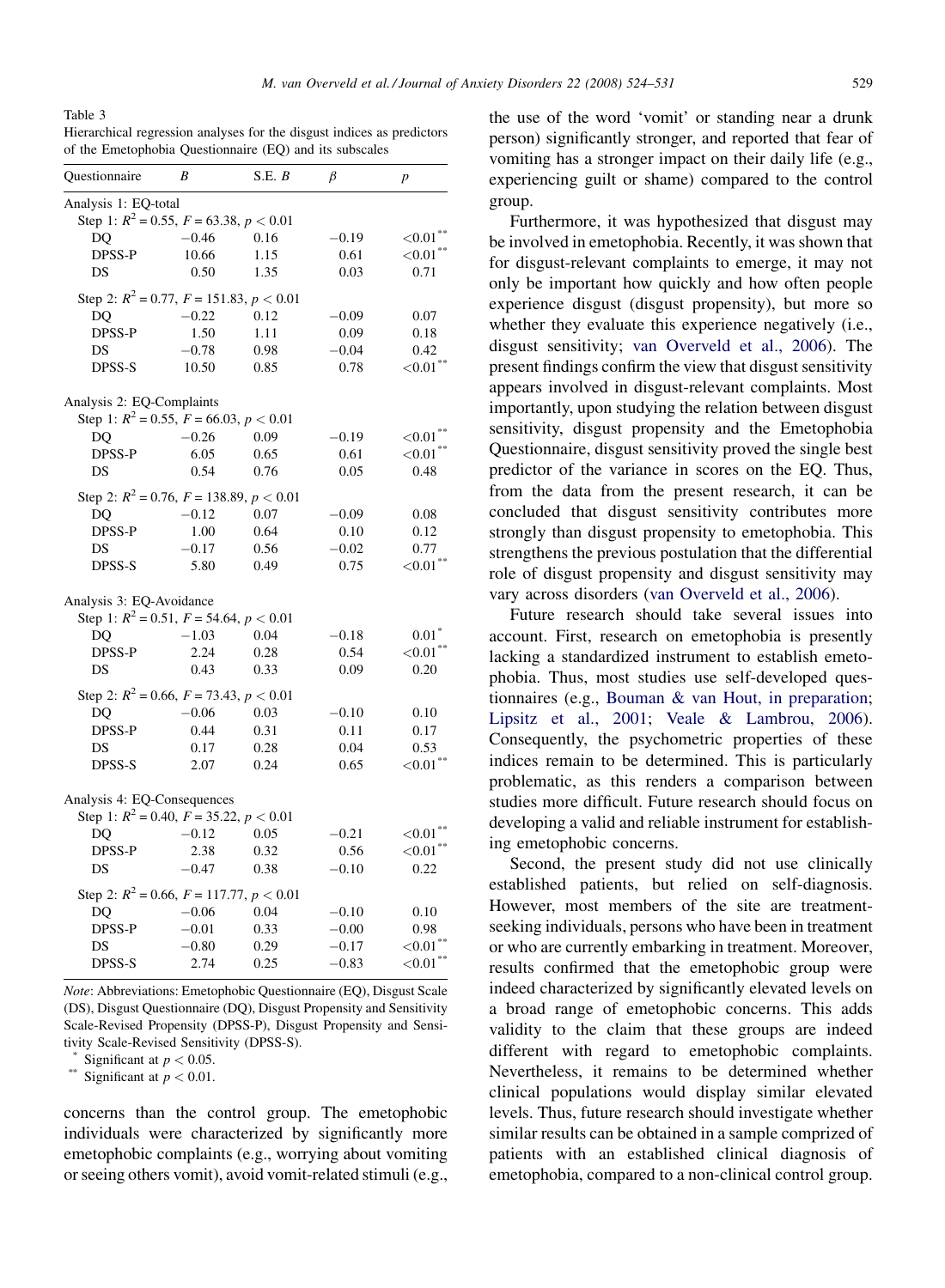Germane to this issue, the present study compared only non-clinical individuals to a self-diagnosed clinical group. Since the present study did not include a clinical comparison group with disgust-unrelated psychopathology, it remains to be seen whether disgust sensitivity has a unique relationship with vomiting fears. An important next step would be to test the specificity of the relationship between emetophobia and disgust sensitivity, e.g., by including clinical comparison groups (e.g., patients with disgust-unrelated psychopathology such as depression or chronic pain patients).

Third, in line with earlier studies, the gender distribution of emetophobic complaints was extremely skewed. Previously, an internet survey by [Lipsitz et al.](#page-7-0) [\(2001\)](#page-7-0) revealed that 89% of the emetophobic individuals were women, [Veale and Lambrou \(2006\)](#page-7-0) found 97% of the emetophobic sample in his study to be women. Emetophobia appears to be found predominantly in young women who are relatively high educated. One explanation for this could be that disgust propensity is crucially involved. Research indicates that women are characterized by elevated levels of disgust propensity [\(Matchett & Davey, 1991;](#page-7-0) [Ware, Jain, Burgess, & Davey,](#page-7-0) [1994\)](#page-7-0), and that this may explain why disgust-relevant psychopathology is observed predominantly in women [\(Olatunji, Arrindell, & Lohr, 2005;](#page-7-0) [Olatunji, Sawchuk,](#page-7-0) [Arrindell, & Lohr, 2005\)](#page-7-0). Even so, compared to contamination-related OCD, or other disgust-relevant disorders, e.g., blood phobia, the gender distribution of emetophobia appears extremely skewed. Alternatively, women may just be more interested in websites on health issues than men [\(Buchanan & Smith, 1999\)](#page-7-0), and search for them more actively. Additionally, since women in this study were young, they may simply have better accessibility to the internet. For example, 70% of people between 20 and 50 years use the internet, whereas this number decreases dramatically in older people [\(Hayslett](#page-7-0) [& Wildemuth, 2004](#page-7-0)). Yet, using non-web-based studies, it was still reported that people with vomit phobias are young women ([Himle, McPhee, Cameron, & Curtis,](#page-7-0) [1989;](#page-7-0) [Veale & Lambrou, 2006](#page-7-0)). However, as the number of studies is scarce at present, future studies should determine whether the skewed age and gender distributions are consistently observed in emetophobia.

Fourth, if disgust sensitivity indeed uniquely contributes to emetophobia, it would be interesting to investigate whether inflated levels of disgust sensitivity are merely an epiphenomenon of emetophobia or whether there may be a causal relationship. One way to investigate this issue would be to conduct a longitudinal study, in which participants who are free of any disgustrelevant psychopathological complaints but who are

characterized by either high or low levels of disgust sensitivity at the start of the study will be measured for a number of years. As the age range of 13–17 years appears the critical period in which emetophobic complaints start for most emetophobics ([Lelliott](#page-7-0) [et al., 1991](#page-7-0); [van Hout & Bouman, 2006;](#page-7-0) [van Hout](#page-7-0) [et al., 2005\)](#page-7-0), it would be advisable to study participants during this vulnerability period to examine whether increased levels of disgust sensitivity render emetophobic or other disgust-relevant complaints (e.g., spider phobia, blood, phobia, contamination-related OCD) more likely to develop.

Additionally, the current study does have certain apparent limitations. First, the current study relied fully on self-report indices. Moreover, as participants were generally aware of their group membership, the observed relationship between disgust propensity, disgust sensitivity and emetophobia may thus have become inflated. Therefore, it should be investigated whether similar relationships can be found when another type of research methodology is applied, for example, whether emetophobic individuals display disgust-relevant physiological reactivity upon confrontation with vomit-related stimuli compared to healthy controls (e.g., activity of the disgust specific m. levator labii; [de Jong, Peters, & Vanderhallen,](#page-7-0) [2002\)](#page-7-0) or are characterized by stronger disgust and contamination related associations for vomit-related situations and stimuli (e.g., on the Implicit Association Test). Second, as the present study is cross-sectional, no causal inferences can be made. Thus, although it was concluded that disgust sensitivity contributes stronger to emetophobia than disgust propensity, it remains to be determined whether inflated levels of disgust sensitivity are causally related to emetophobia, or are merely an epiphenomenon of fear of vomiting.

In sum, the present findings further sustain the notion that there may be a distinct subgroup of patients with an intense fear of vomiting (e.g.,[Lipsitz et al., 2001;](#page-7-0) [Veale &](#page-7-0) [Lambrou, 2006](#page-7-0)). Most importantly, the present findings extended earlier work by demonstrating that disgust sensitivity, rather than disgust propensity, may be involved in emetophobia. Nevertheless, future studies could benefit significantly from both the development of a valid and reliable index for emetophobia, and the inclusion of patients with emetophobia and a clinical comparison groups.

## Acknowledgements

The authors wish to express their gratitude to Margaret Massop, administrator of the website [www.emetofobie.nl](http://www.emetofobie.nl/) and its members, for their participation in this research.